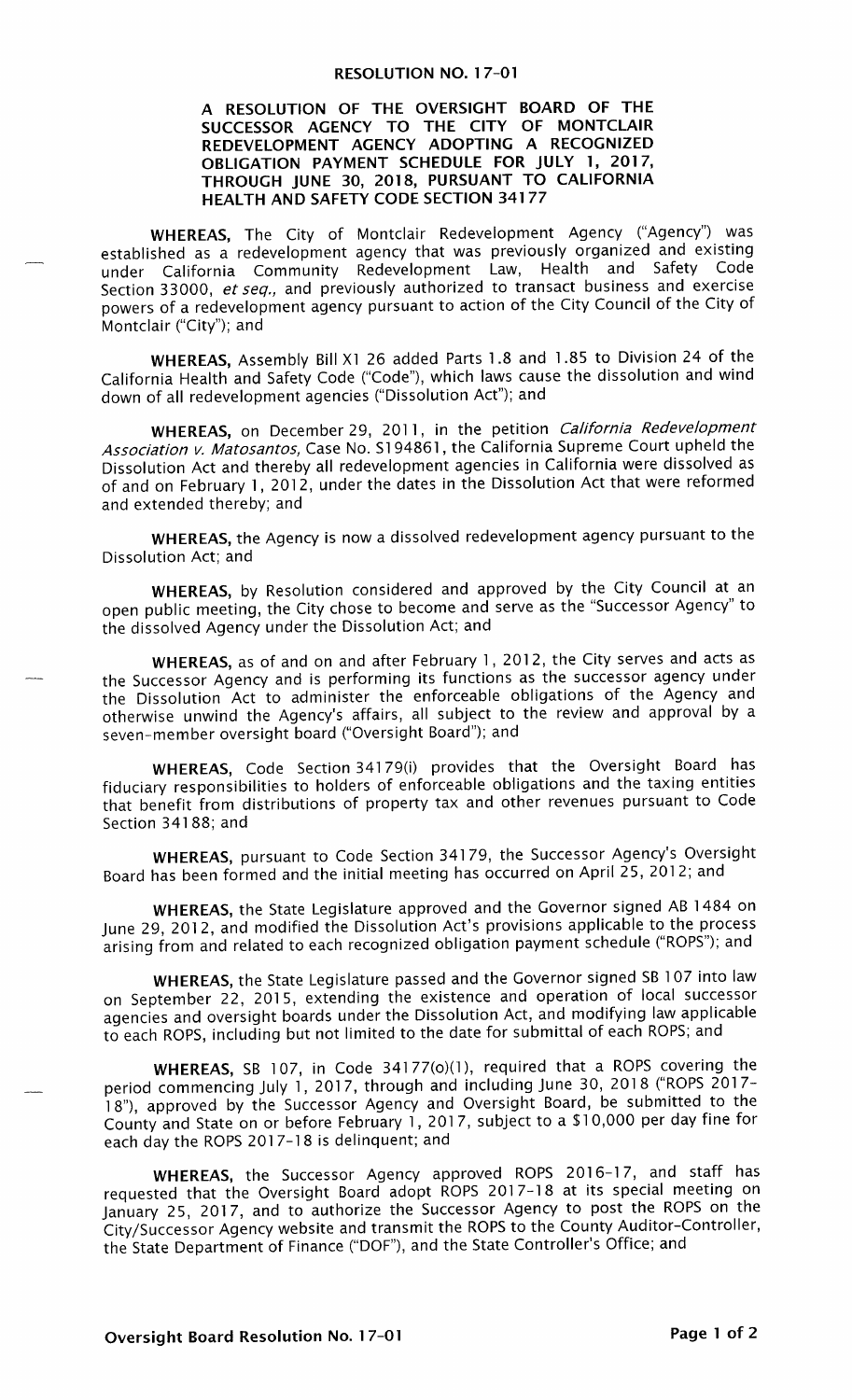WHEREAS, pursuant to the Code 34179(h)(2), actions of the Oversight Board, including those approved by this Resolution, do not become effective for five (5) business days after submission, pending any request for review by DOF; and

WHEREAS, pursuant to Code 34177(o)(1), DOF shall have until April 15, 2017 to consider and make its determination regarding ROPS 2017- 18, subject to the Successor Agency's rights as specified in that same section.

NOW, THEREFORE, BE IT RESOLVED that the Oversight Board for the Successor Agency to the City of Montclair Redevelopment Agency does hereby find and determine as follows:

Section 1. The Oversight Board finds and determines that the foregoing recitals incorporated into this Resolution by this reference are true and correct and constitute a material part of this Resolution.

Section 2. The Oversight Board approves the ROPS for the period of July 1, 2017, through June 30, 2018, attached to this Resolution and incorporated herein by this reference as Attachment 1.

Section 3. The Oversight Board authorizes the Successor Agency to transmit the ROPS to the County Auditor-Controller, DOF, and the State Controller's Office.

Section 4. The Secretary of the Successor Agency or her authorized designee is directed to post the ROPS on the City/Successor Agency website pursuant to the Dissolution Act.

Section S. The Successor Agency is hereby authorized and directed to evaluate and execute necessary changes to the ROPS approved herein, and to meet and confer with DOF regarding any DOF determination, as may be appropriate and/or as required by the Dissolution Act whether pursuant to its terms, by court order, or as otherwise required by law for the continued payment on and performance of enforceable obligations.

Section 6. In accordance with Section 34177(0)(1) of the Health and Safety Code, this Resolution and ROPS shall be submitted to the DOF and the County Auditor - Controller no later than February 1, 2017.

Section 7. Pursuant to Health and Safety Code Section 34179(h)(2), all actions taken by the Oversight Board may be reviewed by the DOF; therefore, this Resolution shall be effective on the date five (5) business days after its adoption, absent and pending any DOF request for review.

Section 8. The Secretary of the Oversight Board shall certify to the adoption of this Resolution and shall maintain this Resolution and the ROPS approved hereunder on file as public records.

APPROVED AND ADOPTED this 25th day of January, 2017.

C. Tenice Johnson Vice Chair

ATTEST:

Andrea M. Phillips **Secretary** 

I, Andrea M. Phillips, Secretary of the Oversight Board for the Successor Agency to the City of Montclair Redevelopment Agency, DO HEREBY CERTIFY that Resolution No. 17-01 was duly adopted by the Oversight Board of Directors at a special meeting thereof held on the 25th day of January, 2017, and that it was adopted by the following vote, to-wit:

| AYES:             |                                      | Erickson, Kulbeck, Parker, Richardson, Johnson    |
|-------------------|--------------------------------------|---------------------------------------------------|
| NOES:<br>ABSTAIN: | None<br>None<br>ABSENT: Hillman, Ruh | Children Dules<br>Andrea <sup>I</sup> M. Phillips |

Secretary

Oversight Board Resolution No. 17-01 **Page 2 of 2** Page 2 of 2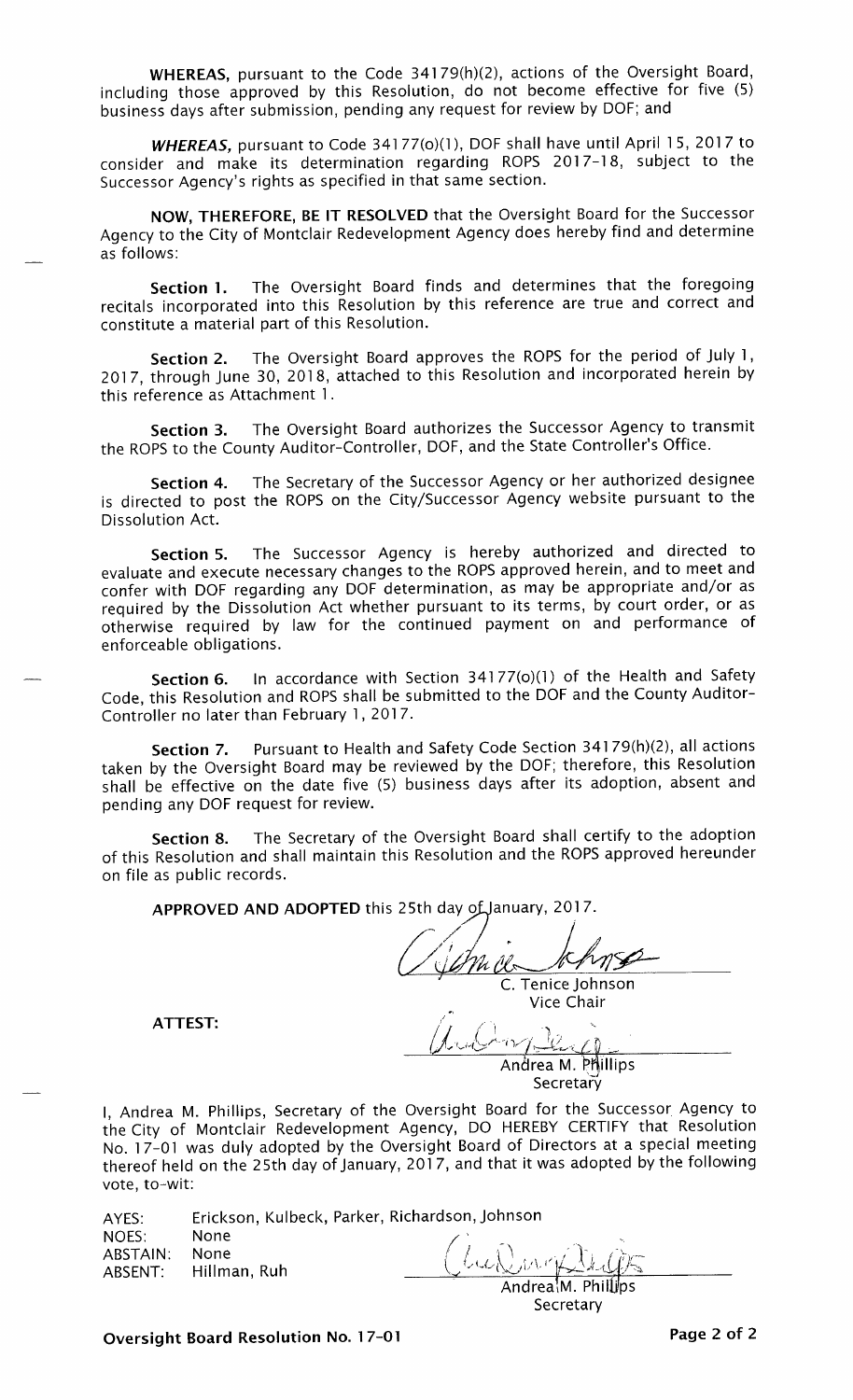## Recognized Obligation Payment Schedule (ROPS 17-18) - Summary

Filed for the July 1, 2017 through June 30, 2018 Period

| <b>Successor Agency:</b> | <b>Montclair</b> |  |
|--------------------------|------------------|--|
| County:                  | San Bernardino   |  |

| <b>Current Period Requested Funding for Enforceable Obligations (ROPS Detail)</b> |                                                      | 17-18A Total<br>(July - December) | <b>17-18B Total</b><br>(January - June) | ROPS 17-18 Total |           |  |
|-----------------------------------------------------------------------------------|------------------------------------------------------|-----------------------------------|-----------------------------------------|------------------|-----------|--|
| A                                                                                 | Enforceable Obligations Funded as Follows (B+C+D):   | 2,684,950 \$                      |                                         | - \$             | 2,684,950 |  |
| B                                                                                 | <b>Bond Proceeds</b>                                 | $\overline{\phantom{0}}$          | $\blacksquare$                          |                  |           |  |
| C.                                                                                | Reserve Balance                                      | 2,684,950                         | $\blacksquare$                          |                  | 2,684,950 |  |
| D.                                                                                | Other Funds                                          |                                   |                                         |                  |           |  |
| Е                                                                                 | Redevelopment Property Tax Trust Fund (RPTTF) (F+G): | 132,500 \$                        | 4,519,433 \$                            |                  | 4,651,933 |  |
|                                                                                   | <b>RPTTF</b>                                         | 17,500                            | 4,419,433                               |                  | 4,436,933 |  |
| G                                                                                 | <b>Administrative RPTTF</b>                          | 115,000                           | 100,000                                 |                  | 215,000   |  |
| H                                                                                 | <b>Current Period Enforceable Obligations (A+E):</b> | 2,817,450 \$                      | 4,519,433 \$                            |                  | 7,336,883 |  |

Certification of Oversight Board Chairman: Pursuant to Section 34177 (o) of the Health and Safety code, I hereby certify that the above is a true and accurate Recognized Obligation Payment Schedule for the above named successor agency.

C. Tenice Johnson **Vice Chairperson**  $\widehat{\mathbb{M}}$ ame Title f  $-25-$ D Signature Date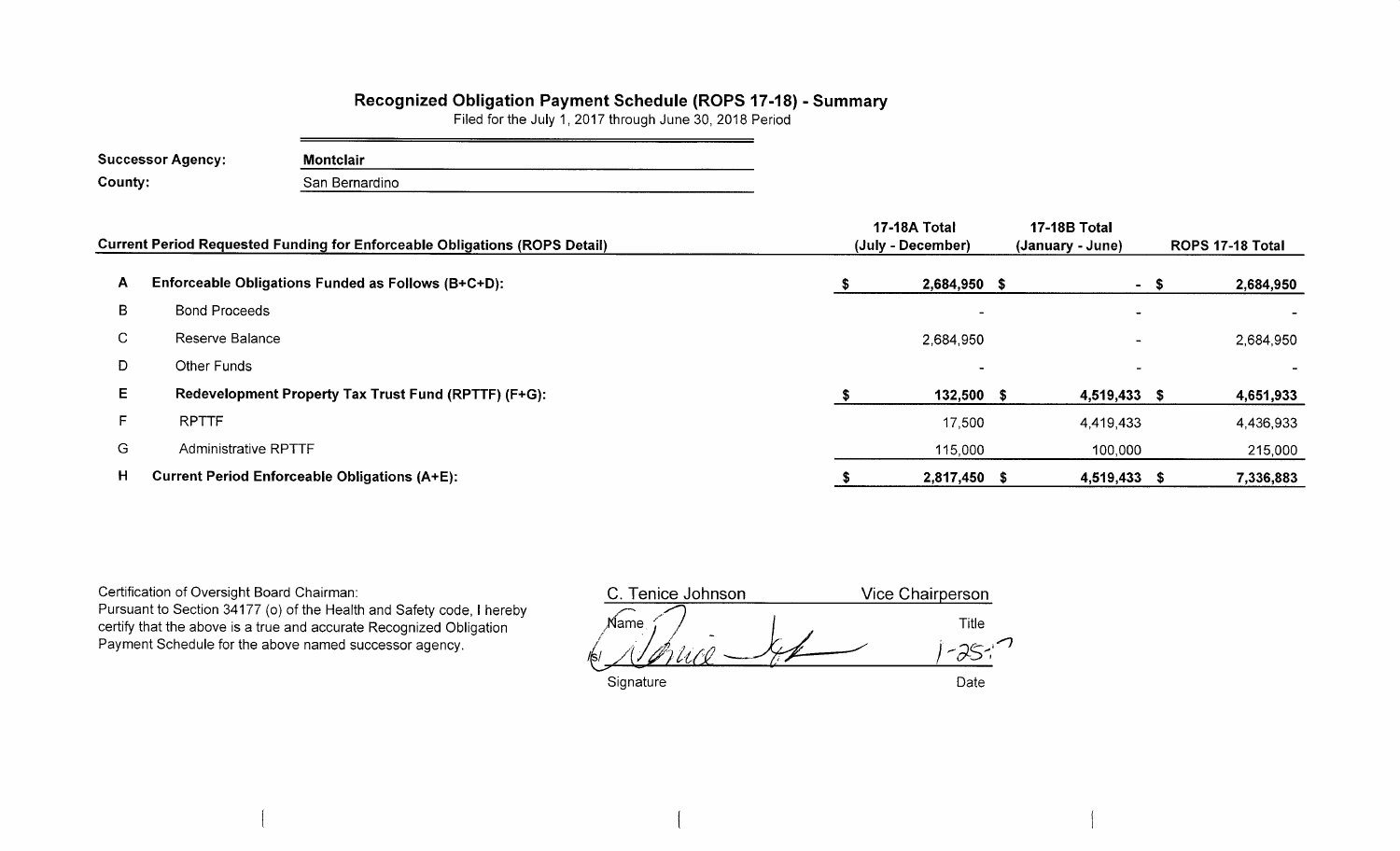|                                         |                                                                      |                                    |                       |                                       |                                                                      | Montclair Recognized Obligation Payment Schedule (ROPS 17-18) - ROPS Detail                                                                                                                                                    |                                    |                        |                              |                                    |          |                       |                          |              |              |                                                                                                                |             |         |                         |                       |               |                                            |
|-----------------------------------------|----------------------------------------------------------------------|------------------------------------|-----------------------|---------------------------------------|----------------------------------------------------------------------|--------------------------------------------------------------------------------------------------------------------------------------------------------------------------------------------------------------------------------|------------------------------------|------------------------|------------------------------|------------------------------------|----------|-----------------------|--------------------------|--------------|--------------|----------------------------------------------------------------------------------------------------------------|-------------|---------|-------------------------|-----------------------|---------------|--------------------------------------------|
|                                         |                                                                      |                                    |                       |                                       |                                                                      |                                                                                                                                                                                                                                | July 1, 2017 through June 30, 2018 |                        |                              |                                    |          |                       |                          |              |              |                                                                                                                |             |         |                         |                       |               |                                            |
|                                         |                                                                      |                                    |                       |                                       |                                                                      |                                                                                                                                                                                                                                | (Report Amounts in Whole Dollars)  |                        |                              |                                    |          |                       |                          |              |              |                                                                                                                |             |         |                         |                       |               |                                            |
| $\mathbf{A}$                            | $\mathbf{B}$                                                         | c                                  | D                     | E                                     | F.                                                                   | G                                                                                                                                                                                                                              | н                                  |                        | J.                           | $\mathbf{K}$                       |          | M                     |                          | $\Omega$     |              | $\Omega$                                                                                                       | $\mathbf R$ |         |                         |                       | $\mathbf{v}$  | w                                          |
|                                         |                                                                      |                                    |                       |                                       |                                                                      |                                                                                                                                                                                                                                |                                    |                        |                              |                                    |          |                       | 17-18A (July - December) |              |              |                                                                                                                |             |         | 17-18B (January - June) |                       |               |                                            |
|                                         |                                                                      |                                    |                       |                                       |                                                                      |                                                                                                                                                                                                                                |                                    | Total                  |                              |                                    |          |                       | <b>Fund Sources</b>      |              |              |                                                                                                                |             |         | <b>Fund Sources</b>     |                       |               |                                            |
|                                         |                                                                      |                                    |                       | Contract/Agreement Contract/Agreement |                                                                      |                                                                                                                                                                                                                                |                                    | Outstanding<br>Debt or |                              | ROPS 17-18                         | Bond     | Reserve               | Other                    |              | Admin        | 17-18A                                                                                                         | Bond        | Reserve | Other                   |                       | Admin         | 17-18B                                     |
| ltem #l                                 | Project Name/Debt Obligation                                         | Obligation Type                    | <b>Execution Date</b> | Termination Date                      | Payee                                                                | <b>Description/Project Scope</b>                                                                                                                                                                                               | Project Area                       | Obligation             | Retired                      | Total                              | Proceeds | Balance               | Funds                    | <b>RPTTF</b> | <b>RPTTF</b> | Total                                                                                                          | Proceeds    | Balance | Funds                   | <b>RPTTF</b>          | <b>RPTTF</b>  | Total                                      |
|                                         | 11997 Taxable Tax Allocation Bonds                                   | Before 12/31/10                    | 11/01/97              |                                       | 10/01/21 Bank of New York Mellon                                     | Bond Issue to Fund Non-Housing Projects                                                                                                                                                                                        | Project Area 1                     | 60,458,889<br>93.860   | $N$ $\sqrt{S}$               | $$7,336,883$ \$<br>59,070          |          | \$2,684,950<br>25,250 |                          | \$17,500     | \$115,000    | 2,817,450<br>25.250                                                                                            |             |         |                         | \$4,419,433<br>33,820 | $5 - 100,000$ | 54,519,433<br>$5 - 33,820$                 |
|                                         | 2 2007A Tax Allocation Refunding Bonds                               | Before 12/31/10                    | 09/27/07              |                                       | 09/01/35 Bank of New York Mellon                                     | Bond Issue to Fund Non-Housing Projects                                                                                                                                                                                        | Project Area 3                     | 29,420,856             |                              | N   \$ 2,689,025                   |          | 1,103,975             |                          |              |              | \$1,103,975                                                                                                    |             |         |                         | 1,585,050             |               | \$1,585,050                                |
|                                         | 3 2007B Taxable Tax Allocation Bonds                                 | Before 12/31/10                    | 09/27/07              |                                       | 09/01/27 Bank of New York Mellon                                     | ond Issue to Fund Non-Housing Projects                                                                                                                                                                                         | Project Area 3                     | 2.712.400              |                              | N \$ 534,296                       |          | 231.096               |                          |              |              | 231,096                                                                                                        |             |         |                         | 303,200               |               | \$303,200                                  |
|                                         | 4 2004 Tax Allocation Bonds<br>52001 Tax Allocation Bonds            | Before 12/31/10<br>Before 12/31/10 | 02/23/04<br>07/06/01  |                                       | 10/01/31 Bank of New York Mellon                                     | Bond Issue to Fund Non-Housing Projects                                                                                                                                                                                        | Project Area 4                     | 4,802,750              |                              | $N$ $\frac{1}{5}$ 643,625          |          | 275,875               |                          |              |              | \$275,875                                                                                                      |             |         |                         | 367,750               |               | $5 - 367,75$                               |
|                                         | 62006A Tax Allocation Bonds                                          | Before 12/31/10                    | 06/16/06              |                                       | 10/01/30 Bank of New York Mellon<br>10/01/33 Bank of New York Mellon | Bond Issue to Fund Non-Housing Projects<br>Bond Issue to Fund Non-Housing Projects                                                                                                                                             | Project Area 5<br>Project Area 5   | 9.178.875<br>8,192,060 |                              | N   \$ 1,335,440<br>N   \$ 974,227 |          | 569,730<br>401,124    |                          |              |              | \$569,730<br>$\frac{1}{2}$ 401,124                                                                             |             |         |                         | 765,710<br>573.103    |               | \$765,71<br>573,10                         |
|                                         | 72006B Tax Allocation Bonds                                          | Before 12/31/10                    | 06/16/06              |                                       | 10/01/33 Bank of New York Mellon                                     | Bond Issue to Fund Non-Housing Projects                                                                                                                                                                                        | Project Area 5                     | 5,040,588              | N                            | 233,700<br>$\sqrt{2}$              |          | 77,900                |                          |              |              | 77,900<br>$\overline{\mathbf{s}}$                                                                              |             |         |                         | 155,800               |               | $5 - 155,80$                               |
|                                         | <b>200 Contract for Legal Services</b> 1: 25, 30 1:25<br>SS - PATAS  | <b>Legal 2: 1999</b>               | 12/09/81              |                                       |                                                                      | - 06/30/36 Stradling: Yooca Carlson & Bond Counsel Legal Services - 12:20:20:20:20<br>" 12:20:20 Rautter - 2:30:20:00:20 PM TEN Tension Strade County 2:20:20                                                                  | <b>BEARED</b>                      | 20 M                   | X.                           | CALLY                              | 39       | 2525                  | September                |              |              |                                                                                                                |             | 627     |                         |                       |               |                                            |
|                                         | 12 Contract for Bond Trustee Service                                 | Fees                               | 12/09/81              |                                       | 06/30/36 Bank of New York Mellon                                     | Annual Bond Trustee Fees/Costs                                                                                                                                                                                                 |                                    | 20,000                 | $N$ $s$                      | 20,000                             |          |                       |                          | 10.000       |              | $5 - 10.000$                                                                                                   |             |         |                         | 10,000                |               | \$ 10,00                                   |
|                                         | 14 Contract for Bond Services<br>15 Contract for Bond Services       | Fees<br>Fees                       | 12/09/81<br>12/09/81  |                                       | 06/30/36 Bondlogistix LLC                                            | Bond Continuing Disclosure Services                                                                                                                                                                                            |                                    | 12,000                 | $N \simeq$                   | 12,000                             |          |                       |                          |              |              |                                                                                                                |             |         |                         | 12,000                |               | \$ 12,00                                   |
|                                         | 43 Administrative Cost Reimbursement Agreement                       | Admin Costs                        | 06/03/12              |                                       | 06/30/36 Bondlogistix LLC<br>06/30/36 City of Montclair              | Bond Arbitrage Rebate Calculation Services<br>No. 12-49                                                                                                                                                                        |                                    | 12,500<br>215.000      | $N$ $\sqrt{S}$<br>N   S      | 12,500<br>215,000                  |          |                       |                          | 7,500        | 115,000      | 7,500<br>115,000<br>s.                                                                                         |             |         |                         | 5.000                 | 100,000       | $\frac{1}{5}$ 5.00<br>$5 - 100,000$        |
|                                         | 45 Long Range Property Management Plan                               |                                    |                       |                                       |                                                                      | Administrative Reimbursement Agreement                                                                                                                                                                                         |                                    |                        | N                            |                                    |          |                       |                          |              |              |                                                                                                                |             |         |                         |                       |               | s.                                         |
|                                         | Administration                                                       | <b>Property Dispositions</b>       | 06/03/12              |                                       | 06/30/36 City of Montclair                                           | No. 12-49                                                                                                                                                                                                                      |                                    |                        | N IS                         | 8,000                              |          |                       |                          |              |              |                                                                                                                |             |         |                         |                       |               |                                            |
|                                         | Bond Indenture Reporting Requirements                                | Professional Services              | 03/01/16              |                                       | Van Lant & Fankhanel<br>03/01/20 CPAs                                | Bond Continuing Disclosure Bond Fund<br>Financial Audit                                                                                                                                                                        |                                    | 8,000                  |                              |                                    |          |                       |                          |              |              |                                                                                                                |             |         |                         | 8,000                 |               | $5 - 8,00$                                 |
|                                         | 49 City of Montclair as Successor Agency for City of                 |                                    |                       |                                       |                                                                      |                                                                                                                                                                                                                                |                                    |                        | N.                           | - 3                                |          |                       |                          |              |              |                                                                                                                |             |         |                         |                       |               | s                                          |
|                                         | Montclair Redevelopment Agency vs. Department<br>of Finance, et al   | _itigation                         | 02/26/14              |                                       | 06/30/36 Best & Kneger LLP                                           | egal services related to litigation                                                                                                                                                                                            |                                    |                        |                              |                                    |          |                       |                          |              |              |                                                                                                                |             |         |                         |                       |               |                                            |
|                                         | 51 Montclair Housing Authority Housing Entity                        | Housing Entity Admin.              | $\frac{227374}{1}$    |                                       |                                                                      | .07/01/18 Montabli Housing Authority Administrative costs in Connection with Jow 17, L. J. J. C. C. 1998. Just a Cassing Development of the American Connection of the American Connection of the American Connection of the C |                                    |                        |                              |                                    |          |                       |                          |              |              | HURSEN DE LA CONTENTIA DE LA PRODUCTION DE LA CONTENTIACIÓN DE LA CONTENTIACIÓN DE LA CONTENTIACIÓN DE LA CONT |             |         |                         |                       |               |                                            |
|                                         | iministrative Cost Allowance :<br>54 Contract for Appraisal Services | Costs                              | 01/01/14              |                                       | 06/30/14 Integra Ellis                                               | Range Property Management Plan                                                                                                                                                                                                 |                                    |                        | $Y$ 5                        |                                    |          |                       |                          |              |              |                                                                                                                |             |         |                         |                       |               | ⊤ர                                         |
| 55                                      |                                                                      |                                    |                       |                                       |                                                                      |                                                                                                                                                                                                                                |                                    |                        | $N$ $\sqrt{5}$               |                                    |          |                       |                          |              |              |                                                                                                                |             |         |                         |                       |               | ு                                          |
| उर्डा<br>$\overline{57}$                |                                                                      |                                    |                       |                                       |                                                                      |                                                                                                                                                                                                                                |                                    |                        | $N$ \$<br>$N$ \$             |                                    |          |                       |                          |              |              |                                                                                                                |             |         |                         |                       |               | - \$<br>$\overline{\bullet}$               |
| $\frac{58}{59}$                         |                                                                      |                                    |                       |                                       |                                                                      |                                                                                                                                                                                                                                |                                    |                        | $N$ \$                       |                                    |          |                       |                          |              |              |                                                                                                                |             |         |                         |                       |               | <b>S</b>                                   |
| 60                                      |                                                                      |                                    |                       |                                       |                                                                      |                                                                                                                                                                                                                                |                                    |                        | $N$ $s$<br>$N \mid S$        |                                    |          |                       |                          |              |              |                                                                                                                |             |         |                         |                       |               | -8<br>$\mathbf{S}$                         |
| 61                                      |                                                                      |                                    |                       |                                       |                                                                      |                                                                                                                                                                                                                                |                                    |                        | $N$ $S$                      |                                    |          |                       |                          |              |              |                                                                                                                |             |         |                         |                       |               | -S                                         |
| 62<br>- 63                              |                                                                      |                                    |                       |                                       |                                                                      |                                                                                                                                                                                                                                |                                    |                        | $N$ \$<br>$N$ \$             |                                    |          |                       |                          |              |              |                                                                                                                |             |         |                         |                       |               | 3<br>\$                                    |
| 64<br>$-65$                             |                                                                      |                                    |                       |                                       |                                                                      |                                                                                                                                                                                                                                |                                    |                        | $N$ s                        |                                    |          |                       |                          |              |              |                                                                                                                |             |         |                         |                       |               | -3                                         |
| 66                                      |                                                                      |                                    |                       |                                       |                                                                      |                                                                                                                                                                                                                                |                                    |                        | $N$ $\sqrt{s}$<br>$N$ $s$    |                                    |          |                       |                          |              |              |                                                                                                                |             |         |                         |                       |               | ٦.<br>र                                    |
| 67<br>68                                |                                                                      |                                    |                       |                                       |                                                                      |                                                                                                                                                                                                                                |                                    |                        | $N$ \$                       |                                    |          |                       |                          |              |              |                                                                                                                |             |         |                         |                       |               | $\overline{\cdot}$                         |
| 69                                      |                                                                      |                                    |                       |                                       |                                                                      |                                                                                                                                                                                                                                |                                    |                        | $N$ \$<br>$N$ $\sqrt{5}$     |                                    |          |                       |                          |              |              |                                                                                                                |             |         |                         |                       |               | $\overline{\mathbf{s}}$<br>$\mathbf{s}$    |
| - 70<br>$\overline{71}$                 |                                                                      |                                    |                       |                                       |                                                                      |                                                                                                                                                                                                                                |                                    |                        | $N$   \$                     |                                    |          |                       |                          |              |              | s.                                                                                                             |             |         |                         |                       |               | s.                                         |
| $\overline{72}$                         |                                                                      |                                    |                       |                                       |                                                                      |                                                                                                                                                                                                                                |                                    |                        | $N$ $\frac{1}{2}$<br>$N$ \$  |                                    |          |                       |                          |              |              | \$                                                                                                             |             |         |                         |                       |               | $\sim$<br>-\$                              |
| 73<br>$\overline{74}$                   |                                                                      |                                    |                       |                                       |                                                                      |                                                                                                                                                                                                                                |                                    |                        | $N$ \$                       |                                    |          |                       |                          |              |              | -8<br>$\sim$                                                                                                   |             |         |                         |                       |               | -S                                         |
| $\overline{75}$                         |                                                                      |                                    |                       |                                       |                                                                      |                                                                                                                                                                                                                                |                                    |                        | $N$   \$<br>$N \mid$ \$      |                                    |          |                       |                          |              |              |                                                                                                                |             |         |                         |                       |               | ™\$<br>`\$                                 |
| 76<br>$\overline{77}$                   |                                                                      |                                    |                       |                                       |                                                                      |                                                                                                                                                                                                                                |                                    |                        | $N$ $s$                      |                                    |          |                       |                          |              |              |                                                                                                                |             |         |                         |                       |               | $\overline{\bullet}$                       |
| 78                                      |                                                                      |                                    |                       |                                       |                                                                      |                                                                                                                                                                                                                                |                                    |                        | $N \simeq$<br>$N$ $\sqrt{5}$ |                                    |          |                       |                          |              |              | -8<br>-5.                                                                                                      |             |         |                         |                       |               | - \$<br>$\bullet$                          |
| 79                                      |                                                                      |                                    |                       |                                       |                                                                      |                                                                                                                                                                                                                                |                                    |                        | $N \mid S$                   |                                    |          |                       |                          |              |              |                                                                                                                |             |         |                         |                       |               | $\frac{1}{2}$                              |
| $\overline{80}$<br>$\overline{81}$      |                                                                      |                                    |                       |                                       |                                                                      |                                                                                                                                                                                                                                |                                    |                        | $N$ $S$<br>$N$ $s$           |                                    |          |                       |                          |              |              | £.<br>$\mathbf{\hat{z}}$                                                                                       |             |         |                         |                       |               | $\sqrt{2}$<br>- \$                         |
| 82                                      |                                                                      |                                    |                       |                                       |                                                                      |                                                                                                                                                                                                                                |                                    |                        | $N$ $\sqrt{5}$               |                                    |          |                       |                          |              |              | l \$                                                                                                           |             |         |                         |                       |               | $\sim$                                     |
| 83<br>$\overline{84}$                   |                                                                      |                                    |                       |                                       |                                                                      |                                                                                                                                                                                                                                |                                    |                        | $N$ $\sqrt{S}$<br>$N$ $S$    |                                    |          |                       |                          |              |              | l S<br>١s                                                                                                      |             |         |                         |                       |               | -S.                                        |
| 85                                      |                                                                      |                                    |                       |                                       |                                                                      |                                                                                                                                                                                                                                |                                    |                        | $\overline{N}$ s             |                                    |          |                       |                          |              |              | ١s٠                                                                                                            |             |         |                         |                       |               | $\overline{\cdot}$<br>$\overline{\bullet}$ |
| $\begin{array}{r} 86 \\ 87 \end{array}$ |                                                                      |                                    |                       |                                       |                                                                      |                                                                                                                                                                                                                                |                                    |                        | $N$ $s$<br>$N$ \$            |                                    |          |                       |                          |              |              | ls.<br>is.                                                                                                     |             |         |                         |                       |               | $\overline{\mathbf{s}}$                    |
| $\begin{array}{c} 88 \\ 89 \end{array}$ |                                                                      |                                    |                       |                                       |                                                                      |                                                                                                                                                                                                                                |                                    |                        | $\frac{1}{3}$                |                                    |          |                       |                          |              |              |                                                                                                                |             |         |                         |                       |               | ⊺ ऽ<br>ு                                   |
| 90                                      |                                                                      |                                    |                       |                                       |                                                                      |                                                                                                                                                                                                                                |                                    |                        | $N$ $\sqrt{3}$               |                                    |          |                       |                          |              |              |                                                                                                                |             |         |                         |                       |               | ్క్                                        |
|                                         |                                                                      |                                    |                       |                                       |                                                                      |                                                                                                                                                                                                                                |                                    |                        | $N$ \$                       |                                    |          |                       |                          |              |              |                                                                                                                |             |         |                         |                       |               | - \$                                       |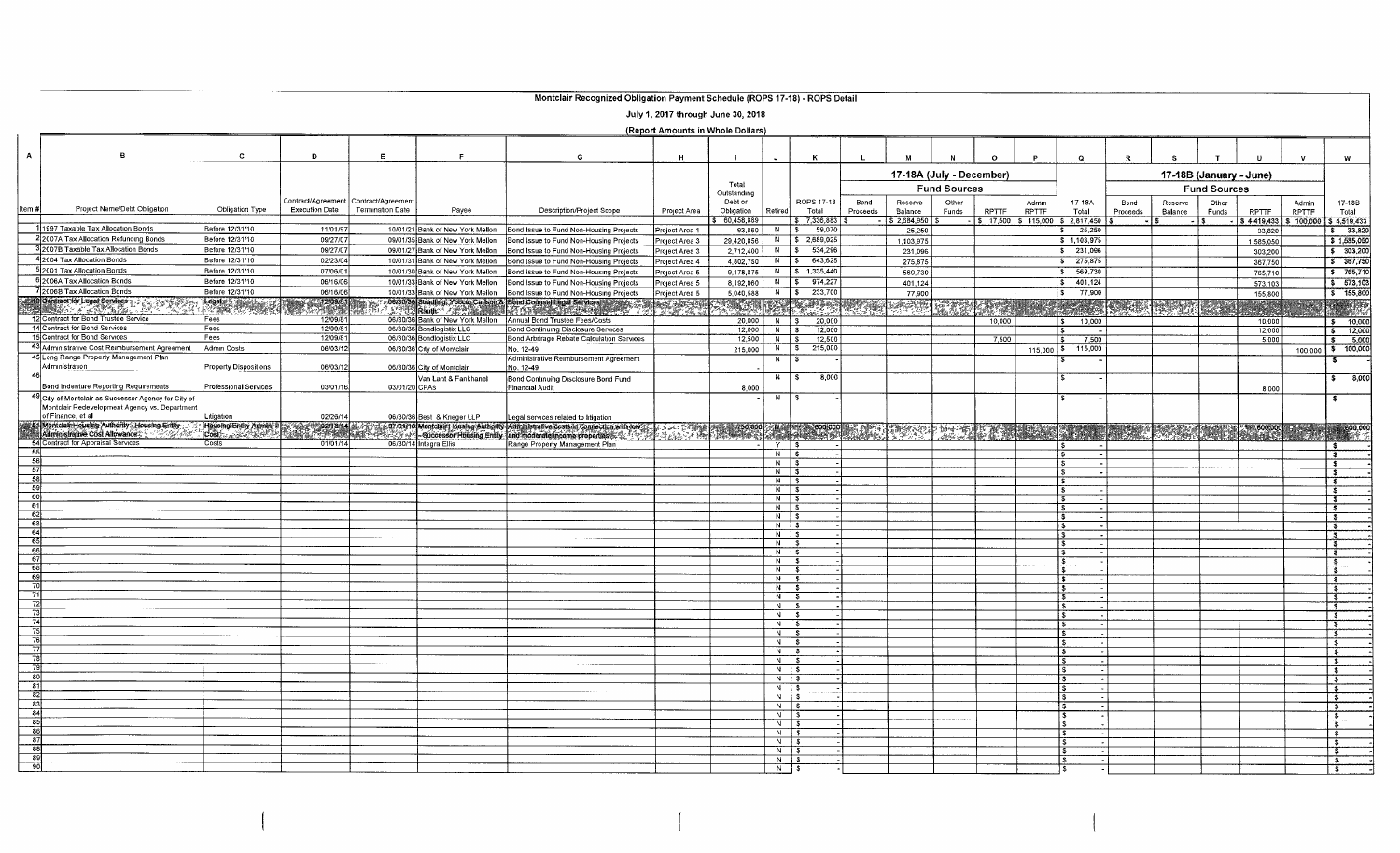## Montclair Recognized Obligation Payment Schedule (ROPS 17-18) - Report of Cash Balances Report Amounts in Whole Dollars)

| A            | в                                                                                                                                                                                                                                   | C.                     | D                                    | E                                              | F.                                           | G.             | H            |                                                                                                                                                                                                                                                                                                                                                                                                                                                                                                                                                                                                     |
|--------------|-------------------------------------------------------------------------------------------------------------------------------------------------------------------------------------------------------------------------------------|------------------------|--------------------------------------|------------------------------------------------|----------------------------------------------|----------------|--------------|-----------------------------------------------------------------------------------------------------------------------------------------------------------------------------------------------------------------------------------------------------------------------------------------------------------------------------------------------------------------------------------------------------------------------------------------------------------------------------------------------------------------------------------------------------------------------------------------------------|
|              |                                                                                                                                                                                                                                     | <b>Fund Sources</b>    |                                      |                                                |                                              |                |              |                                                                                                                                                                                                                                                                                                                                                                                                                                                                                                                                                                                                     |
|              |                                                                                                                                                                                                                                     |                        | <b>Bond Proceeds</b>                 |                                                | <b>Reserve Balance</b>                       | Other          | <b>RPTTF</b> |                                                                                                                                                                                                                                                                                                                                                                                                                                                                                                                                                                                                     |
|              |                                                                                                                                                                                                                                     | Bonds issued on        |                                      | Prior ROPS<br>period balances<br>and DDR RPTTF | Prior ROPS<br><b>RPTTF</b><br>distributed as | Rent.          | Non-Admin    |                                                                                                                                                                                                                                                                                                                                                                                                                                                                                                                                                                                                     |
|              | Cash Balance Information by ROPS Period                                                                                                                                                                                             | or before<br>12/31/10  | Bonds issued on<br>or after 01/01/11 | balances                                       | reserve for future                           | grants,        | and          |                                                                                                                                                                                                                                                                                                                                                                                                                                                                                                                                                                                                     |
|              |                                                                                                                                                                                                                                     |                        |                                      | retained                                       | period(s)                                    | interest, etc. | Admin        | <b>Comments</b>                                                                                                                                                                                                                                                                                                                                                                                                                                                                                                                                                                                     |
|              | ROPS 15-16B Actuals (01/01/16 - 06/30/16)<br>1 Beginning Available Cash Balance (Actual 01/01/16)                                                                                                                                   |                        |                                      |                                                |                                              |                |              |                                                                                                                                                                                                                                                                                                                                                                                                                                                                                                                                                                                                     |
|              |                                                                                                                                                                                                                                     | 3,963,779              |                                      |                                                |                                              | 995,083        |              | 59,695 Line 7 on ROPS 16-17                                                                                                                                                                                                                                                                                                                                                                                                                                                                                                                                                                         |
| $\mathbf{3}$ | 2  Revenue/Income (Actual 06/30/16)<br>RPTTF amounts should tie to the ROPS 15-16B distribution from the<br>County Auditor-Controller during June 2016<br>Expenditures for ROPS 15-16B Enforceable Obligations (Actual<br>06/30/16) | 3,785,871              |                                      |                                                |                                              |                |              | Column C - Bond proceed revenues represents<br>transfer of RPTTF to trustee to fund debt service<br>on bond for the bond year (calendar year 2017) of<br>\$3,785,741.50 and interest earned by trustee on<br>reserves of \$129.60.<br>Column H - RPTTF allocations from County.<br>During the period received ROPS 15-16B for<br>\$3,007,091 and ROPS 16-17A for \$142,500.<br>Total ROPS payments were \$3,149,591 and are<br>paid January and June so both need to be<br>3,149,591 reported to agree cash to June 30, 2016 balance.<br>Column C - Debt service on bonds through June<br>30, 2016. |
|              |                                                                                                                                                                                                                                     | 1,137,871              |                                      |                                                |                                              | 995,083        |              | Column G - Net land sales proceeds transferred<br>to trustee of \$995,079.<br>Column H - Transfer to trustee of RPTTF<br>obtained for bonds of \$2,790,663. Remained is<br>3,031,280 other expenditures on enforceable obligations.                                                                                                                                                                                                                                                                                                                                                                 |
| 4            | Retention of Available Cash Balance (Actual 06/30/16)<br>RPTTF amount retained should only include the amounts distributed as<br>reserve for future period(s)                                                                       | 2,647,871              |                                      |                                                |                                              |                |              | Column C - Debt Service on bonds from July 1,<br>2016 through December 31, 2016.                                                                                                                                                                                                                                                                                                                                                                                                                                                                                                                    |
|              | 5 ROPS 15-16B RPTTF Balances Remaining                                                                                                                                                                                              |                        |                                      | No entry required                              |                                              |                |              |                                                                                                                                                                                                                                                                                                                                                                                                                                                                                                                                                                                                     |
| 6            | Ending Actual Available Cash Balance (6/30/16)<br>C to G = $(1 + 2 - 3 - 4)$ , H = $(1 + 2 - 3 - 4 - 5)$                                                                                                                            |                        |                                      |                                                |                                              |                |              |                                                                                                                                                                                                                                                                                                                                                                                                                                                                                                                                                                                                     |
|              |                                                                                                                                                                                                                                     | $3,963,908$ \ \$<br>\$ |                                      | -\$                                            | -\$                                          | $-1$ \$        | - \$         | 178,006 Agrees to June 30, 2015 cash balances.                                                                                                                                                                                                                                                                                                                                                                                                                                                                                                                                                      |